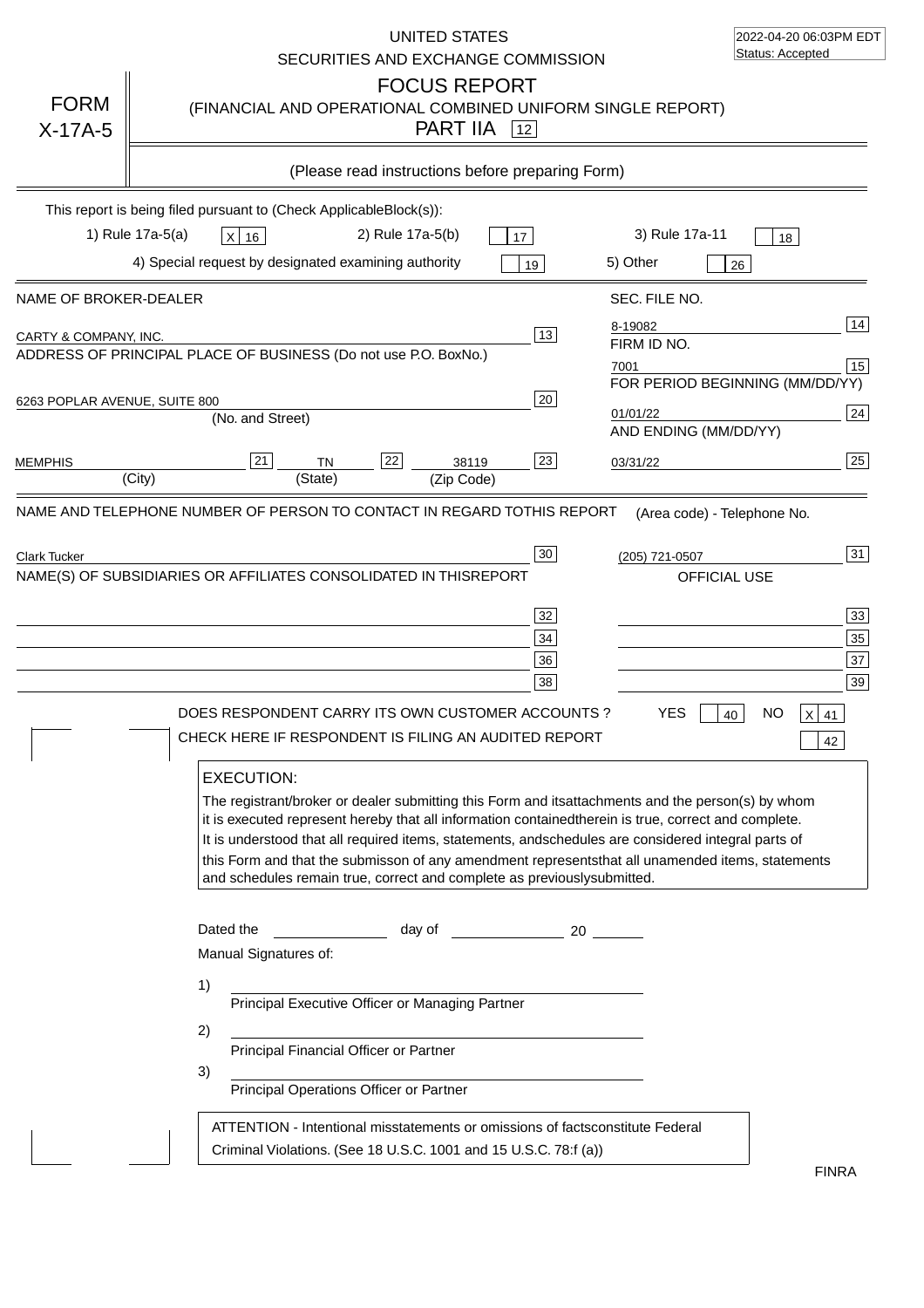|                                                                               | FINANCIAL AND OPERATIONAL COMBINED UNIFORM SINGLE REPORT      |     | PART IIA                         |        |   |               |                  |     |            | Status: Accepted | 2022-04-20 06:03PM EDT |  |
|-------------------------------------------------------------------------------|---------------------------------------------------------------|-----|----------------------------------|--------|---|---------------|------------------|-----|------------|------------------|------------------------|--|
| <b>BROKER OR DEALER</b>                                                       |                                                               |     |                                  |        |   |               |                  |     |            |                  |                        |  |
| CARTY & COMPANY, INC.                                                         |                                                               |     |                                  | N      | 3 |               |                  |     |            |                  | 100                    |  |
|                                                                               | STATEMENT OF FINANCIAL CONDITION FOR NONCARRYING, NONCLEARING |     |                                  |        |   |               |                  |     | <b>AND</b> |                  |                        |  |
|                                                                               |                                                               |     | CERTAIN OTHER BROKERS OR DEALERS |        |   |               |                  |     |            |                  |                        |  |
|                                                                               |                                                               |     |                                  |        |   |               | as of (MM/DD/YY) |     |            |                  | 99                     |  |
|                                                                               |                                                               |     |                                  |        |   |               | SEC FILE NO.     |     | 03/31/22   |                  |                        |  |
|                                                                               |                                                               |     |                                  |        |   |               |                  |     | 8-19082    |                  | 98                     |  |
|                                                                               |                                                               |     |                                  |        |   |               | Consolidated     |     |            | 198              |                        |  |
|                                                                               |                                                               |     |                                  |        |   |               | Unconsolidated   |     | X          | 199              |                        |  |
|                                                                               |                                                               |     | <b>ASSETS</b>                    |        |   |               |                  |     |            |                  |                        |  |
|                                                                               |                                                               |     | Allowable                        |        |   | Non-Allowable |                  |     |            | Total            |                        |  |
| 1. Cash                                                                       |                                                               |     | 1,336,452 200                    |        |   |               |                  | \$  |            |                  | 1,336,452 750          |  |
| 2. Receivables from brokers or dealers:                                       |                                                               |     |                                  |        |   |               |                  |     |            |                  |                        |  |
| A. Clearance account                                                          |                                                               |     | 6,043,214 295                    |        |   |               |                  |     |            |                  |                        |  |
| B. Other                                                                      |                                                               |     |                                  | 300 \$ |   |               | 550              |     |            |                  | 6,043,214 810          |  |
| 3. Receivables from non-customers                                             | .                                                             |     | 355                              |        |   |               | 600              |     |            |                  | 830                    |  |
| 4. Securities and spot commodities owned, at market value:                    |                                                               |     |                                  |        |   |               |                  |     |            |                  |                        |  |
|                                                                               |                                                               |     | 3,617,550 418                    |        |   |               |                  |     |            |                  |                        |  |
|                                                                               |                                                               |     | 2,096,636 419                    |        |   |               |                  |     |            |                  |                        |  |
| C. Options                                                                    |                                                               |     | 420                              |        |   |               |                  |     |            |                  |                        |  |
|                                                                               |                                                               |     | 197 424                          |        |   |               |                  |     |            |                  |                        |  |
|                                                                               |                                                               |     | 430                              |        |   |               |                  |     |            |                  | 5,714,383 850          |  |
| 5. Securities and/or other investments not readily marketable:                |                                                               |     |                                  |        |   |               |                  |     |            |                  |                        |  |
| A. At cost                                                                    | \$                                                            | 130 |                                  |        |   |               |                  |     |            |                  |                        |  |
| B. At estimated fair value                                                    |                                                               |     | 440                              |        |   |               | 610              |     |            |                  | 860                    |  |
| 6. Securities borrowed under subordination agreements                         |                                                               |     |                                  |        |   |               |                  |     |            |                  |                        |  |
| and partners' individual and capital<br>securities accounts, at market value: |                                                               |     | 460                              |        |   |               | 630              |     |            |                  | 880                    |  |
| A. Exempted                                                                   |                                                               |     |                                  |        |   |               |                  |     |            |                  |                        |  |
| securities                                                                    | \$                                                            | 150 |                                  |        |   |               |                  |     |            |                  |                        |  |
| <b>B.</b> Other                                                               |                                                               |     |                                  |        |   |               |                  |     |            |                  |                        |  |
| securities                                                                    |                                                               | 160 |                                  |        |   |               |                  |     |            |                  |                        |  |
| 7. Secured demand notes:                                                      |                                                               |     | 470                              |        |   |               | 640              |     |            |                  | 890                    |  |
| Market value of collateral:                                                   |                                                               |     |                                  |        |   |               |                  |     |            |                  |                        |  |
| A. Exempted                                                                   |                                                               |     |                                  |        |   |               |                  |     |            |                  |                        |  |
| securities                                                                    | \$                                                            | 170 |                                  |        |   |               |                  |     |            |                  |                        |  |
| <b>B.</b> Other<br>securities                                                 |                                                               | 180 |                                  |        |   |               |                  |     |            |                  |                        |  |
| 8. Memberships in exchanges:                                                  |                                                               |     |                                  |        |   |               |                  |     |            |                  |                        |  |
| A. Owned, at                                                                  |                                                               |     |                                  |        |   |               |                  |     |            |                  |                        |  |
| market                                                                        |                                                               | 190 |                                  |        |   |               |                  |     |            |                  |                        |  |
|                                                                               |                                                               |     |                                  |        |   |               | 650              |     |            |                  |                        |  |
| C. Contributed for use of the company,                                        |                                                               |     |                                  |        |   |               |                  |     |            |                  |                        |  |
|                                                                               |                                                               |     |                                  |        |   |               | 660              |     |            |                  | 900                    |  |
| 9. Investment in and receivables from                                         |                                                               |     |                                  |        |   |               |                  |     |            |                  |                        |  |
| affiliates, subsidiaries and                                                  |                                                               |     |                                  |        |   |               |                  |     |            |                  |                        |  |
| associated partnerships<br>10. Property, furniture, equipment,                |                                                               |     | 480                              |        |   |               | 670              |     |            |                  | 910                    |  |
| leasehold improvements and rights                                             |                                                               |     |                                  |        |   |               |                  |     |            |                  |                        |  |
| under lease agreements, at cost-net                                           |                                                               |     |                                  |        |   |               |                  |     |            |                  |                        |  |
| of accumulated depreciation                                                   |                                                               |     |                                  |        |   |               |                  |     |            |                  |                        |  |
| and amortization.                                                             | .                                                             |     | 490                              |        |   |               | 318,636 680      |     |            |                  | 318,636 920            |  |
| 11. Other assets                                                              |                                                               |     | 1,727,832 535                    |        |   |               | 487,485 735      |     |            |                  | 2,215,317 930          |  |
| 12. Total Assets                                                              |                                                               |     | 14,821,881 540 \$                |        |   |               | 806,121 740      | -\$ |            |                  | 15,628,002 940         |  |

OMIT PENNIES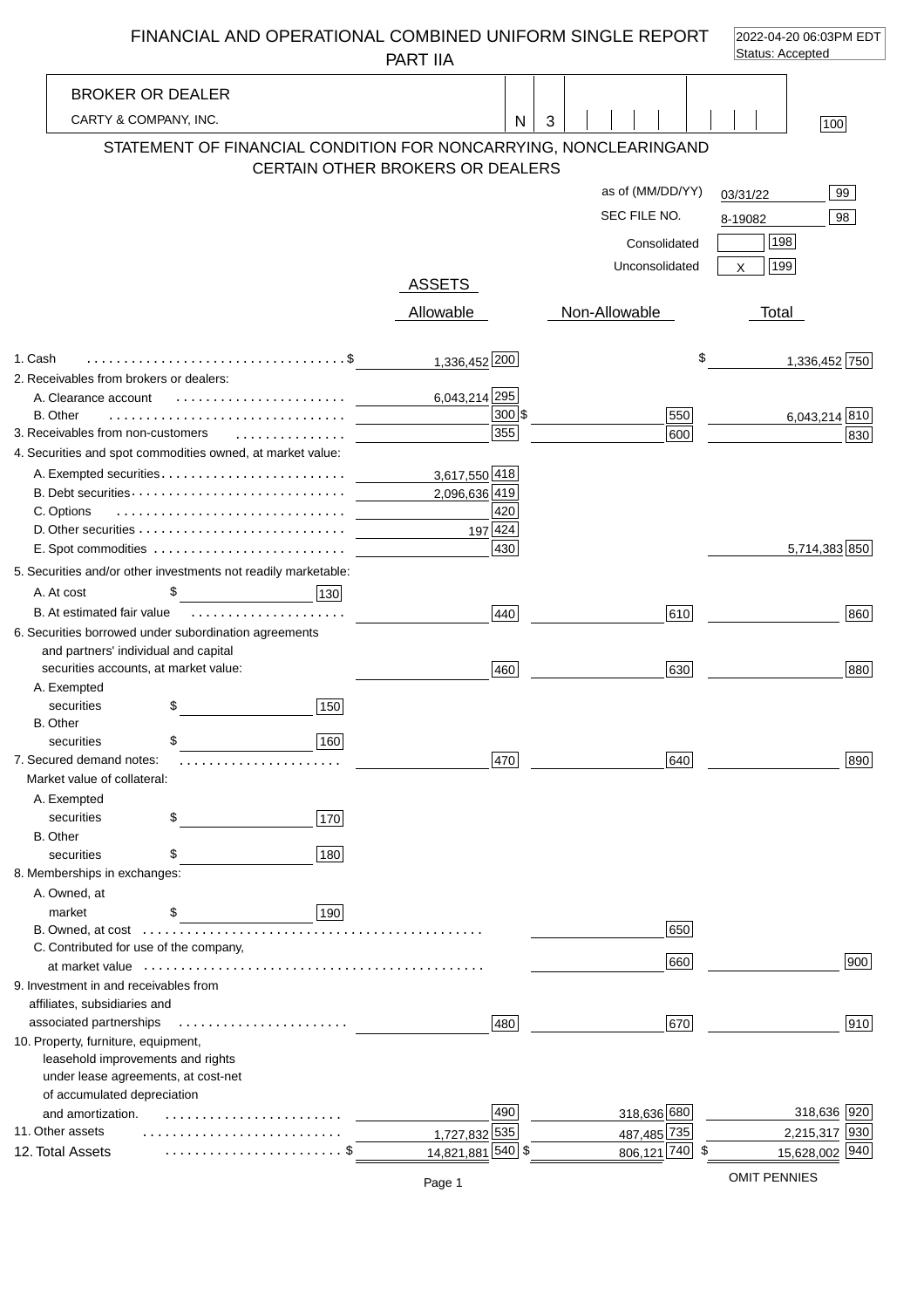PART IIA FINANCIAL AND OPERATIONAL COMBINED UNIFORM SINGLE REPORT

2022-04-20 06:03PM EDT Status: Accepted

| as of<br>03/31/22<br>CARTY & COMPANY, INC.<br>STATEMENT OF FINANCIAL CONDITION FOR NONCARRYING,<br>NONCLEARING AND CERTAIN OTHER BROKERS OR DEALERS<br>LIABILITIES AND OWNERSHIP EQUITY<br>A.I.<br>Non-A.I.<br>Total<br>Liabilities<br>Liabilities<br>Liabilities<br>$1045$ \$<br>$1255$ \$<br>1470<br>1114<br>1315<br>1560<br>A. Clearance account<br>1540<br>1115<br>1305<br><b>B.</b> Other<br>.<br>1155<br>1355<br>1610<br>15. Payable to non-customers<br>16. Securities sold not yet purchased,<br>1360<br>1620<br>at market value<br>17. Accounts payable, accrued liabilities,<br>1,694,169 1385<br>1,190,113 1205<br>1685<br>expenses and other<br>2,884,282<br>18. Notes and mortgages payable:<br>1210<br>A. Unsecured<br>1690<br>1211<br>1390<br>1700<br><b>B.</b> Secured<br>.<br>19. Liabilities subordinated to claims<br>of general creditors:<br>1710<br>1400<br>A. Cash borrowings:<br>970<br>1. from outsiders<br>S<br>2. Includes equity subordination (15c3-1(d))<br>of $\ldots$<br>\$<br>980<br>B. Securities borrowings, at market value<br>1410<br>1720<br>\$<br>990<br>from outsiders<br>C. Pursuant to secured demand note<br>1730<br>collateral agreements<br>1420<br>1000<br>1. from outsiders<br>\$<br>2. includes equity subordination (15c3-1(d))<br>\$<br>of $\ldots$<br>1010<br>D. Exchange memberships contributed for<br>1430<br>1740<br>use of company, at market value<br>.<br>E. Accounts and other borrowings not<br>qualified for net capital purposes<br>1220<br>1440<br>1750<br>1,190,113 1230 \$<br>1,694,169 1450<br>\$<br>1760<br>2,884,282<br><b>Ownership Equity</b><br>1770<br>. \$<br>1020<br>1780<br>22. Partnership (limited partners)<br>23. Corporation:<br>A. Preferred stock<br>1791<br><b>B.</b> Common stock<br>1792<br>2,208,790<br>C. Additional paid-in capital<br>1793<br>D. Retained earnings<br>1794<br>10,615,948<br>E. Accumulated other comprehensive income<br>1797<br>F. Total<br>1795<br>12,824,738<br>G. Less capital stock in treasury<br>1796<br>81,018<br>24. TOTAL OWNERSHIP EQUITY<br>12,743,720<br>1800<br>1810 <br>15,628,002 | <b>BROKER OR DEALER</b>                    |  |  |
|------------------------------------------------------------------------------------------------------------------------------------------------------------------------------------------------------------------------------------------------------------------------------------------------------------------------------------------------------------------------------------------------------------------------------------------------------------------------------------------------------------------------------------------------------------------------------------------------------------------------------------------------------------------------------------------------------------------------------------------------------------------------------------------------------------------------------------------------------------------------------------------------------------------------------------------------------------------------------------------------------------------------------------------------------------------------------------------------------------------------------------------------------------------------------------------------------------------------------------------------------------------------------------------------------------------------------------------------------------------------------------------------------------------------------------------------------------------------------------------------------------------------------------------------------------------------------------------------------------------------------------------------------------------------------------------------------------------------------------------------------------------------------------------------------------------------------------------------------------------------------------------------------------------------------------------------------------------------------------------------------------------------------------------------------------------------------------------------------------|--------------------------------------------|--|--|
|                                                                                                                                                                                                                                                                                                                                                                                                                                                                                                                                                                                                                                                                                                                                                                                                                                                                                                                                                                                                                                                                                                                                                                                                                                                                                                                                                                                                                                                                                                                                                                                                                                                                                                                                                                                                                                                                                                                                                                                                                                                                                                            |                                            |  |  |
|                                                                                                                                                                                                                                                                                                                                                                                                                                                                                                                                                                                                                                                                                                                                                                                                                                                                                                                                                                                                                                                                                                                                                                                                                                                                                                                                                                                                                                                                                                                                                                                                                                                                                                                                                                                                                                                                                                                                                                                                                                                                                                            |                                            |  |  |
|                                                                                                                                                                                                                                                                                                                                                                                                                                                                                                                                                                                                                                                                                                                                                                                                                                                                                                                                                                                                                                                                                                                                                                                                                                                                                                                                                                                                                                                                                                                                                                                                                                                                                                                                                                                                                                                                                                                                                                                                                                                                                                            |                                            |  |  |
|                                                                                                                                                                                                                                                                                                                                                                                                                                                                                                                                                                                                                                                                                                                                                                                                                                                                                                                                                                                                                                                                                                                                                                                                                                                                                                                                                                                                                                                                                                                                                                                                                                                                                                                                                                                                                                                                                                                                                                                                                                                                                                            |                                            |  |  |
|                                                                                                                                                                                                                                                                                                                                                                                                                                                                                                                                                                                                                                                                                                                                                                                                                                                                                                                                                                                                                                                                                                                                                                                                                                                                                                                                                                                                                                                                                                                                                                                                                                                                                                                                                                                                                                                                                                                                                                                                                                                                                                            |                                            |  |  |
|                                                                                                                                                                                                                                                                                                                                                                                                                                                                                                                                                                                                                                                                                                                                                                                                                                                                                                                                                                                                                                                                                                                                                                                                                                                                                                                                                                                                                                                                                                                                                                                                                                                                                                                                                                                                                                                                                                                                                                                                                                                                                                            |                                            |  |  |
|                                                                                                                                                                                                                                                                                                                                                                                                                                                                                                                                                                                                                                                                                                                                                                                                                                                                                                                                                                                                                                                                                                                                                                                                                                                                                                                                                                                                                                                                                                                                                                                                                                                                                                                                                                                                                                                                                                                                                                                                                                                                                                            | 13. Bank loans payable                     |  |  |
|                                                                                                                                                                                                                                                                                                                                                                                                                                                                                                                                                                                                                                                                                                                                                                                                                                                                                                                                                                                                                                                                                                                                                                                                                                                                                                                                                                                                                                                                                                                                                                                                                                                                                                                                                                                                                                                                                                                                                                                                                                                                                                            | 14. Payable to brokers or dealers:         |  |  |
|                                                                                                                                                                                                                                                                                                                                                                                                                                                                                                                                                                                                                                                                                                                                                                                                                                                                                                                                                                                                                                                                                                                                                                                                                                                                                                                                                                                                                                                                                                                                                                                                                                                                                                                                                                                                                                                                                                                                                                                                                                                                                                            |                                            |  |  |
|                                                                                                                                                                                                                                                                                                                                                                                                                                                                                                                                                                                                                                                                                                                                                                                                                                                                                                                                                                                                                                                                                                                                                                                                                                                                                                                                                                                                                                                                                                                                                                                                                                                                                                                                                                                                                                                                                                                                                                                                                                                                                                            |                                            |  |  |
|                                                                                                                                                                                                                                                                                                                                                                                                                                                                                                                                                                                                                                                                                                                                                                                                                                                                                                                                                                                                                                                                                                                                                                                                                                                                                                                                                                                                                                                                                                                                                                                                                                                                                                                                                                                                                                                                                                                                                                                                                                                                                                            |                                            |  |  |
|                                                                                                                                                                                                                                                                                                                                                                                                                                                                                                                                                                                                                                                                                                                                                                                                                                                                                                                                                                                                                                                                                                                                                                                                                                                                                                                                                                                                                                                                                                                                                                                                                                                                                                                                                                                                                                                                                                                                                                                                                                                                                                            |                                            |  |  |
|                                                                                                                                                                                                                                                                                                                                                                                                                                                                                                                                                                                                                                                                                                                                                                                                                                                                                                                                                                                                                                                                                                                                                                                                                                                                                                                                                                                                                                                                                                                                                                                                                                                                                                                                                                                                                                                                                                                                                                                                                                                                                                            |                                            |  |  |
|                                                                                                                                                                                                                                                                                                                                                                                                                                                                                                                                                                                                                                                                                                                                                                                                                                                                                                                                                                                                                                                                                                                                                                                                                                                                                                                                                                                                                                                                                                                                                                                                                                                                                                                                                                                                                                                                                                                                                                                                                                                                                                            |                                            |  |  |
|                                                                                                                                                                                                                                                                                                                                                                                                                                                                                                                                                                                                                                                                                                                                                                                                                                                                                                                                                                                                                                                                                                                                                                                                                                                                                                                                                                                                                                                                                                                                                                                                                                                                                                                                                                                                                                                                                                                                                                                                                                                                                                            |                                            |  |  |
|                                                                                                                                                                                                                                                                                                                                                                                                                                                                                                                                                                                                                                                                                                                                                                                                                                                                                                                                                                                                                                                                                                                                                                                                                                                                                                                                                                                                                                                                                                                                                                                                                                                                                                                                                                                                                                                                                                                                                                                                                                                                                                            |                                            |  |  |
|                                                                                                                                                                                                                                                                                                                                                                                                                                                                                                                                                                                                                                                                                                                                                                                                                                                                                                                                                                                                                                                                                                                                                                                                                                                                                                                                                                                                                                                                                                                                                                                                                                                                                                                                                                                                                                                                                                                                                                                                                                                                                                            |                                            |  |  |
|                                                                                                                                                                                                                                                                                                                                                                                                                                                                                                                                                                                                                                                                                                                                                                                                                                                                                                                                                                                                                                                                                                                                                                                                                                                                                                                                                                                                                                                                                                                                                                                                                                                                                                                                                                                                                                                                                                                                                                                                                                                                                                            |                                            |  |  |
|                                                                                                                                                                                                                                                                                                                                                                                                                                                                                                                                                                                                                                                                                                                                                                                                                                                                                                                                                                                                                                                                                                                                                                                                                                                                                                                                                                                                                                                                                                                                                                                                                                                                                                                                                                                                                                                                                                                                                                                                                                                                                                            |                                            |  |  |
|                                                                                                                                                                                                                                                                                                                                                                                                                                                                                                                                                                                                                                                                                                                                                                                                                                                                                                                                                                                                                                                                                                                                                                                                                                                                                                                                                                                                                                                                                                                                                                                                                                                                                                                                                                                                                                                                                                                                                                                                                                                                                                            |                                            |  |  |
|                                                                                                                                                                                                                                                                                                                                                                                                                                                                                                                                                                                                                                                                                                                                                                                                                                                                                                                                                                                                                                                                                                                                                                                                                                                                                                                                                                                                                                                                                                                                                                                                                                                                                                                                                                                                                                                                                                                                                                                                                                                                                                            |                                            |  |  |
|                                                                                                                                                                                                                                                                                                                                                                                                                                                                                                                                                                                                                                                                                                                                                                                                                                                                                                                                                                                                                                                                                                                                                                                                                                                                                                                                                                                                                                                                                                                                                                                                                                                                                                                                                                                                                                                                                                                                                                                                                                                                                                            |                                            |  |  |
|                                                                                                                                                                                                                                                                                                                                                                                                                                                                                                                                                                                                                                                                                                                                                                                                                                                                                                                                                                                                                                                                                                                                                                                                                                                                                                                                                                                                                                                                                                                                                                                                                                                                                                                                                                                                                                                                                                                                                                                                                                                                                                            |                                            |  |  |
|                                                                                                                                                                                                                                                                                                                                                                                                                                                                                                                                                                                                                                                                                                                                                                                                                                                                                                                                                                                                                                                                                                                                                                                                                                                                                                                                                                                                                                                                                                                                                                                                                                                                                                                                                                                                                                                                                                                                                                                                                                                                                                            |                                            |  |  |
|                                                                                                                                                                                                                                                                                                                                                                                                                                                                                                                                                                                                                                                                                                                                                                                                                                                                                                                                                                                                                                                                                                                                                                                                                                                                                                                                                                                                                                                                                                                                                                                                                                                                                                                                                                                                                                                                                                                                                                                                                                                                                                            |                                            |  |  |
|                                                                                                                                                                                                                                                                                                                                                                                                                                                                                                                                                                                                                                                                                                                                                                                                                                                                                                                                                                                                                                                                                                                                                                                                                                                                                                                                                                                                                                                                                                                                                                                                                                                                                                                                                                                                                                                                                                                                                                                                                                                                                                            |                                            |  |  |
|                                                                                                                                                                                                                                                                                                                                                                                                                                                                                                                                                                                                                                                                                                                                                                                                                                                                                                                                                                                                                                                                                                                                                                                                                                                                                                                                                                                                                                                                                                                                                                                                                                                                                                                                                                                                                                                                                                                                                                                                                                                                                                            |                                            |  |  |
|                                                                                                                                                                                                                                                                                                                                                                                                                                                                                                                                                                                                                                                                                                                                                                                                                                                                                                                                                                                                                                                                                                                                                                                                                                                                                                                                                                                                                                                                                                                                                                                                                                                                                                                                                                                                                                                                                                                                                                                                                                                                                                            |                                            |  |  |
|                                                                                                                                                                                                                                                                                                                                                                                                                                                                                                                                                                                                                                                                                                                                                                                                                                                                                                                                                                                                                                                                                                                                                                                                                                                                                                                                                                                                                                                                                                                                                                                                                                                                                                                                                                                                                                                                                                                                                                                                                                                                                                            |                                            |  |  |
|                                                                                                                                                                                                                                                                                                                                                                                                                                                                                                                                                                                                                                                                                                                                                                                                                                                                                                                                                                                                                                                                                                                                                                                                                                                                                                                                                                                                                                                                                                                                                                                                                                                                                                                                                                                                                                                                                                                                                                                                                                                                                                            |                                            |  |  |
|                                                                                                                                                                                                                                                                                                                                                                                                                                                                                                                                                                                                                                                                                                                                                                                                                                                                                                                                                                                                                                                                                                                                                                                                                                                                                                                                                                                                                                                                                                                                                                                                                                                                                                                                                                                                                                                                                                                                                                                                                                                                                                            |                                            |  |  |
|                                                                                                                                                                                                                                                                                                                                                                                                                                                                                                                                                                                                                                                                                                                                                                                                                                                                                                                                                                                                                                                                                                                                                                                                                                                                                                                                                                                                                                                                                                                                                                                                                                                                                                                                                                                                                                                                                                                                                                                                                                                                                                            |                                            |  |  |
|                                                                                                                                                                                                                                                                                                                                                                                                                                                                                                                                                                                                                                                                                                                                                                                                                                                                                                                                                                                                                                                                                                                                                                                                                                                                                                                                                                                                                                                                                                                                                                                                                                                                                                                                                                                                                                                                                                                                                                                                                                                                                                            |                                            |  |  |
|                                                                                                                                                                                                                                                                                                                                                                                                                                                                                                                                                                                                                                                                                                                                                                                                                                                                                                                                                                                                                                                                                                                                                                                                                                                                                                                                                                                                                                                                                                                                                                                                                                                                                                                                                                                                                                                                                                                                                                                                                                                                                                            |                                            |  |  |
|                                                                                                                                                                                                                                                                                                                                                                                                                                                                                                                                                                                                                                                                                                                                                                                                                                                                                                                                                                                                                                                                                                                                                                                                                                                                                                                                                                                                                                                                                                                                                                                                                                                                                                                                                                                                                                                                                                                                                                                                                                                                                                            |                                            |  |  |
|                                                                                                                                                                                                                                                                                                                                                                                                                                                                                                                                                                                                                                                                                                                                                                                                                                                                                                                                                                                                                                                                                                                                                                                                                                                                                                                                                                                                                                                                                                                                                                                                                                                                                                                                                                                                                                                                                                                                                                                                                                                                                                            |                                            |  |  |
|                                                                                                                                                                                                                                                                                                                                                                                                                                                                                                                                                                                                                                                                                                                                                                                                                                                                                                                                                                                                                                                                                                                                                                                                                                                                                                                                                                                                                                                                                                                                                                                                                                                                                                                                                                                                                                                                                                                                                                                                                                                                                                            |                                            |  |  |
|                                                                                                                                                                                                                                                                                                                                                                                                                                                                                                                                                                                                                                                                                                                                                                                                                                                                                                                                                                                                                                                                                                                                                                                                                                                                                                                                                                                                                                                                                                                                                                                                                                                                                                                                                                                                                                                                                                                                                                                                                                                                                                            | <b>20. TOTAL LIABILITIES</b>               |  |  |
|                                                                                                                                                                                                                                                                                                                                                                                                                                                                                                                                                                                                                                                                                                                                                                                                                                                                                                                                                                                                                                                                                                                                                                                                                                                                                                                                                                                                                                                                                                                                                                                                                                                                                                                                                                                                                                                                                                                                                                                                                                                                                                            |                                            |  |  |
|                                                                                                                                                                                                                                                                                                                                                                                                                                                                                                                                                                                                                                                                                                                                                                                                                                                                                                                                                                                                                                                                                                                                                                                                                                                                                                                                                                                                                                                                                                                                                                                                                                                                                                                                                                                                                                                                                                                                                                                                                                                                                                            |                                            |  |  |
|                                                                                                                                                                                                                                                                                                                                                                                                                                                                                                                                                                                                                                                                                                                                                                                                                                                                                                                                                                                                                                                                                                                                                                                                                                                                                                                                                                                                                                                                                                                                                                                                                                                                                                                                                                                                                                                                                                                                                                                                                                                                                                            |                                            |  |  |
|                                                                                                                                                                                                                                                                                                                                                                                                                                                                                                                                                                                                                                                                                                                                                                                                                                                                                                                                                                                                                                                                                                                                                                                                                                                                                                                                                                                                                                                                                                                                                                                                                                                                                                                                                                                                                                                                                                                                                                                                                                                                                                            | 21. Sole proprietorship                    |  |  |
|                                                                                                                                                                                                                                                                                                                                                                                                                                                                                                                                                                                                                                                                                                                                                                                                                                                                                                                                                                                                                                                                                                                                                                                                                                                                                                                                                                                                                                                                                                                                                                                                                                                                                                                                                                                                                                                                                                                                                                                                                                                                                                            |                                            |  |  |
|                                                                                                                                                                                                                                                                                                                                                                                                                                                                                                                                                                                                                                                                                                                                                                                                                                                                                                                                                                                                                                                                                                                                                                                                                                                                                                                                                                                                                                                                                                                                                                                                                                                                                                                                                                                                                                                                                                                                                                                                                                                                                                            |                                            |  |  |
|                                                                                                                                                                                                                                                                                                                                                                                                                                                                                                                                                                                                                                                                                                                                                                                                                                                                                                                                                                                                                                                                                                                                                                                                                                                                                                                                                                                                                                                                                                                                                                                                                                                                                                                                                                                                                                                                                                                                                                                                                                                                                                            |                                            |  |  |
|                                                                                                                                                                                                                                                                                                                                                                                                                                                                                                                                                                                                                                                                                                                                                                                                                                                                                                                                                                                                                                                                                                                                                                                                                                                                                                                                                                                                                                                                                                                                                                                                                                                                                                                                                                                                                                                                                                                                                                                                                                                                                                            |                                            |  |  |
|                                                                                                                                                                                                                                                                                                                                                                                                                                                                                                                                                                                                                                                                                                                                                                                                                                                                                                                                                                                                                                                                                                                                                                                                                                                                                                                                                                                                                                                                                                                                                                                                                                                                                                                                                                                                                                                                                                                                                                                                                                                                                                            |                                            |  |  |
|                                                                                                                                                                                                                                                                                                                                                                                                                                                                                                                                                                                                                                                                                                                                                                                                                                                                                                                                                                                                                                                                                                                                                                                                                                                                                                                                                                                                                                                                                                                                                                                                                                                                                                                                                                                                                                                                                                                                                                                                                                                                                                            |                                            |  |  |
|                                                                                                                                                                                                                                                                                                                                                                                                                                                                                                                                                                                                                                                                                                                                                                                                                                                                                                                                                                                                                                                                                                                                                                                                                                                                                                                                                                                                                                                                                                                                                                                                                                                                                                                                                                                                                                                                                                                                                                                                                                                                                                            |                                            |  |  |
|                                                                                                                                                                                                                                                                                                                                                                                                                                                                                                                                                                                                                                                                                                                                                                                                                                                                                                                                                                                                                                                                                                                                                                                                                                                                                                                                                                                                                                                                                                                                                                                                                                                                                                                                                                                                                                                                                                                                                                                                                                                                                                            |                                            |  |  |
|                                                                                                                                                                                                                                                                                                                                                                                                                                                                                                                                                                                                                                                                                                                                                                                                                                                                                                                                                                                                                                                                                                                                                                                                                                                                                                                                                                                                                                                                                                                                                                                                                                                                                                                                                                                                                                                                                                                                                                                                                                                                                                            |                                            |  |  |
|                                                                                                                                                                                                                                                                                                                                                                                                                                                                                                                                                                                                                                                                                                                                                                                                                                                                                                                                                                                                                                                                                                                                                                                                                                                                                                                                                                                                                                                                                                                                                                                                                                                                                                                                                                                                                                                                                                                                                                                                                                                                                                            |                                            |  |  |
|                                                                                                                                                                                                                                                                                                                                                                                                                                                                                                                                                                                                                                                                                                                                                                                                                                                                                                                                                                                                                                                                                                                                                                                                                                                                                                                                                                                                                                                                                                                                                                                                                                                                                                                                                                                                                                                                                                                                                                                                                                                                                                            |                                            |  |  |
|                                                                                                                                                                                                                                                                                                                                                                                                                                                                                                                                                                                                                                                                                                                                                                                                                                                                                                                                                                                                                                                                                                                                                                                                                                                                                                                                                                                                                                                                                                                                                                                                                                                                                                                                                                                                                                                                                                                                                                                                                                                                                                            | 25. TOTAL LIABILITIES AND OWNERSHIP EQUITY |  |  |

OMIT PENNIES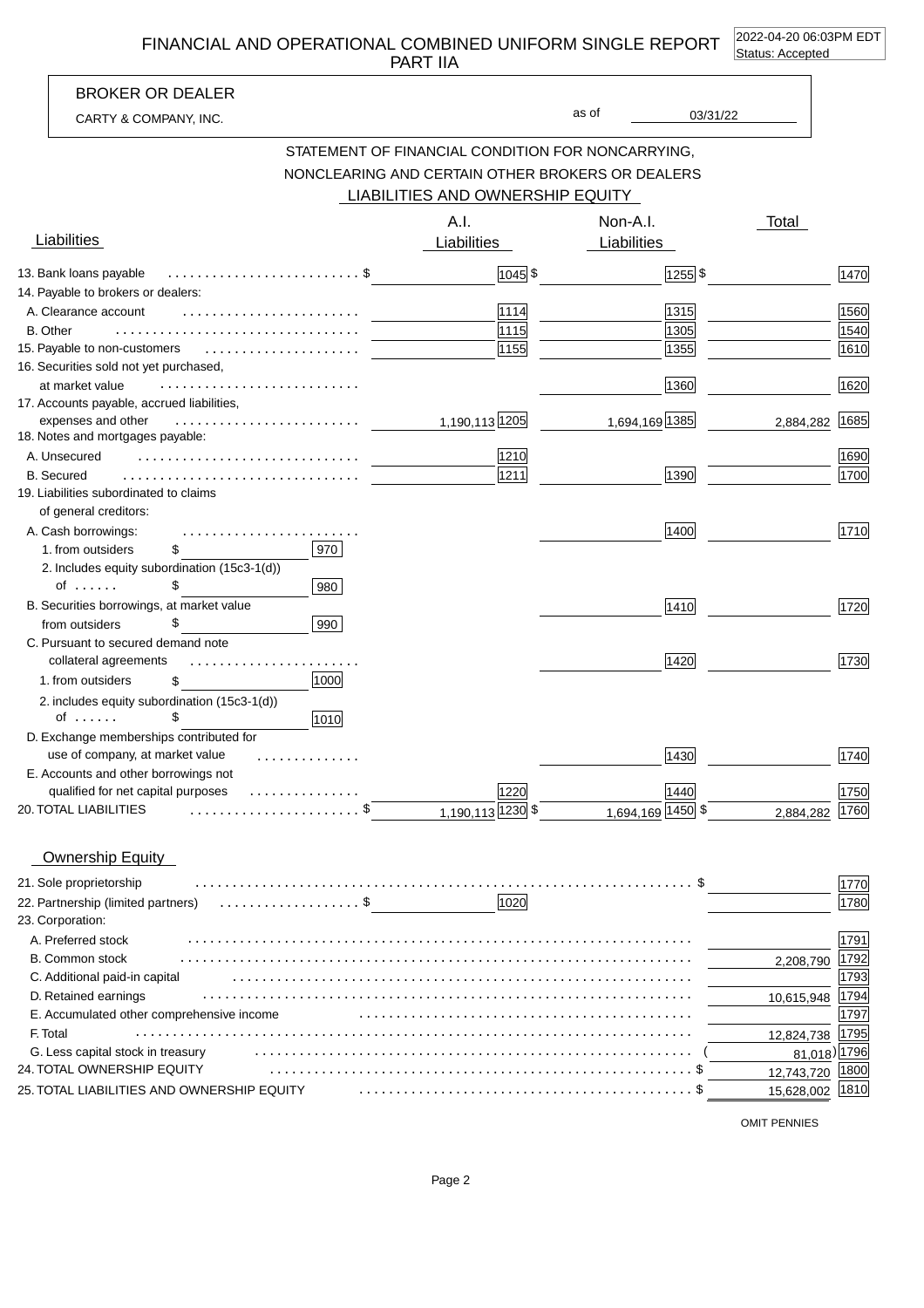FINANCIAL AND OPERATIONAL COMBINED UNIFORM SINGLE REPORT 2022-04-20 06:03PM EDT Status: Accepted

| <b>PART IIA</b>                                                                                              |              |              |               |              |
|--------------------------------------------------------------------------------------------------------------|--------------|--------------|---------------|--------------|
| <b>BROKER OR DEALER</b>                                                                                      |              |              |               |              |
| CARTY & COMPANY, INC.                                                                                        | as of        | 03/31/22     |               |              |
| <b>COMPUTATION OF NET CAPITAL</b>                                                                            |              |              |               |              |
| 1. Total ownership equity from Statement of Financial Condition                                              |              |              | 3480          |              |
| 2. Deduct ownership equity not allowable for Net Capital                                                     |              |              | 12,743,720    | 3490         |
| 3. Total ownership equity qualified for Net Capital                                                          |              |              | 12,743,720    | 3500         |
| 4. Add:                                                                                                      |              |              |               |              |
| A. Liabilities subordinated to claims of general creditors allowable in computation of net capital           |              |              |               | 3520         |
| B. Other (deductions) or allowable credits (List)                                                            |              |              |               | 3525         |
| 5. Total capital and allowable subordinated liabilities                                                      |              |              | 12,743,720    | 3530         |
| 6. Deductions and/or charges:                                                                                |              |              |               |              |
| A. Total non-allowable assets from                                                                           |              |              |               |              |
| Statement of Financial Condition (Notes B and C) <i></i> \$                                                  | 806,121 3540 |              |               |              |
| B. Secured demand note deficiency                                                                            |              | 3590         |               |              |
| C. Commodity futures contracts and spot commodities-<br>proprietary capital charges                          |              |              |               |              |
| D. Other deductions and/or charges                                                                           |              | 3600<br>3610 |               |              |
|                                                                                                              |              |              | 806,121) 3620 |              |
| 7. Other additions and/or allowable credits (List)<br>8. Net Capital before haircuts on securities positions |              |              |               | 3630<br>3640 |
| 9. Haircuts on securities (computed, where appliicable,                                                      |              |              | 11.937.599    |              |
| pursuant to 15c3-1(f)):                                                                                      |              |              |               |              |
| A. Contractual securities commitments                                                                        |              | 3660         |               |              |
| B. Subordinated securities borrowings                                                                        |              | 3670         |               |              |
| C. Trading and investment securities:                                                                        |              |              |               |              |
| 1. Exempted securities                                                                                       | 238,718 3735 |              |               |              |
| 2. Debt securities                                                                                           | 119,973 3733 |              |               |              |
| 3. Options                                                                                                   |              | 3730         |               |              |
| 4. Other securities                                                                                          | 30 3734      |              |               |              |
| D. Undue concentration                                                                                       |              | 3650         |               |              |
| E. Other (List)                                                                                              |              | 3736         | 358,721) 3740 |              |

.......................................................................

10. Net Capital

OMIT PENNIES

11,578,878 3750 \$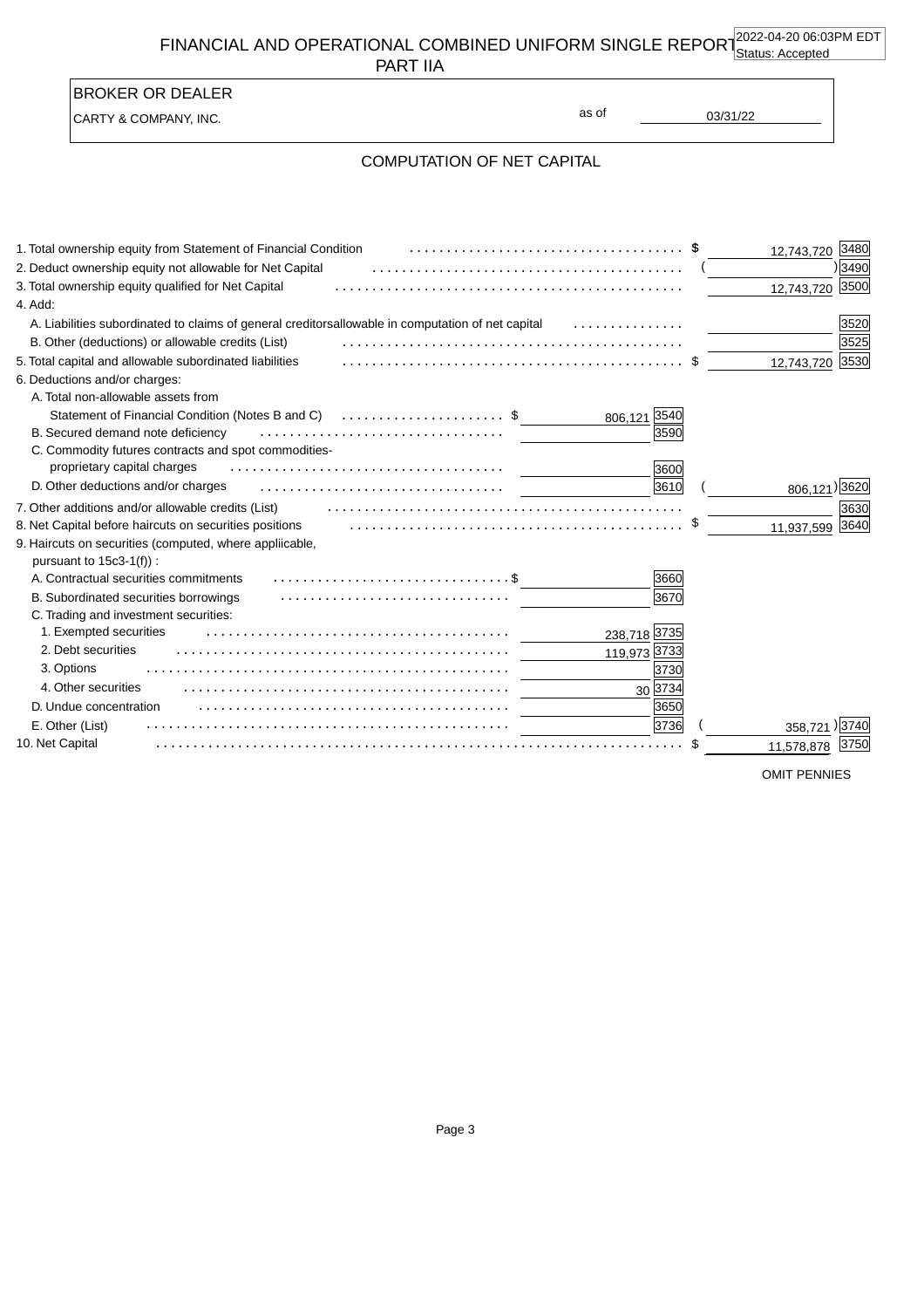| FINANCIAL AND OPERATIONAL COMBINED UNIFORM SINGLE REPORT |
|----------------------------------------------------------|
| PART IIA                                                 |

2022-04-20 06:03PM EDT Status: Accepted

| <b>BROKER OR DEALER</b>                                                                                                                                                                                                                                                                                                                                                   |       |                      |                                                                                   |
|---------------------------------------------------------------------------------------------------------------------------------------------------------------------------------------------------------------------------------------------------------------------------------------------------------------------------------------------------------------------------|-------|----------------------|-----------------------------------------------------------------------------------|
| CARTY & COMPANY, INC.                                                                                                                                                                                                                                                                                                                                                     | as of | 03/31/22             |                                                                                   |
| COMPUTATION OF BASIC NET CAPITAL REQUIREMENT<br>Part A                                                                                                                                                                                                                                                                                                                    |       |                      |                                                                                   |
| 11. Minimum net capital required (6-2/3% of line 19)<br>12. Minimum dollar net capital requirement of reporting broker or dealer and minimum net capital requirement<br>of subsidiaries computed in accordance with Note (A)<br>13. Net capital requirement (greater of line 11 or 12)<br>14. Excess net capital (line 10 less 13)                                        |       |                      | 79,341 3756<br>250,000 3758<br>250,000 3760<br>11,328,878 3770<br>11,278,878 3780 |
| <b>COMPUTATION OF AGGREGATE INDEBTEDNESS</b>                                                                                                                                                                                                                                                                                                                              |       |                      |                                                                                   |
| 16. Total A.I. liabilities from Statement of Financial Condition                                                                                                                                                                                                                                                                                                          |       |                      | 1,190,113 3790                                                                    |
| 17. Add:<br>A. Drafts for immediate credit<br>B. Market value of securities borrowed for which no<br>equivalent value is paid or credited expansion of the set of the set of the set of the set of the set of the set of the set of the set of the set of the set of the set of the set of the set of the set of the set of the set<br>C. Other unrecorded amounts (List) |       | 3800<br>3810<br>3820 | 3830                                                                              |
| 19. Total aggregate indebtedness                                                                                                                                                                                                                                                                                                                                          |       |                      | 1,190,113 3840                                                                    |
| 20. Percentage of aggregate indebtedness to net capital (line 19 divided by line 10)<br>21. Percentage of debt to debt-equity total computed in accordance with Rule 15c-3-1(d)                                                                                                                                                                                           |       | %                    | 10.28 3850<br>$0.00$ 3860                                                         |

### COMPUTATION OF ALTERNATE NET CAPITAL REQUIREMENT

| Part B                                                                                                                                          |      |
|-------------------------------------------------------------------------------------------------------------------------------------------------|------|
| 22.2% of combined aggregate debit items as shown in Formula for Reserve Requirements pursuant                                                   |      |
| to Rule 15c3-3 prepared as of the date of net capital<br>computation including both<br>brokers or dealers and consolidated subsidiaries' debits | 3870 |
| or dealer and minimum net capital<br>23. Minimum dollar net capital requirement of reporting broker                                             |      |
| requirement of subsidiaries computed in accordance with Note                                                                                    | 3880 |
| 24. Net capital requirement (greater of line 22 or 23)                                                                                          | 3760 |
| 25. Excess net capital (line 10 less 24)                                                                                                        | 3910 |
| 26. Net capital in excess of the greater of:                                                                                                    |      |
| capital requirement respectively capital requirement<br>5% of combined aggregate debit items or 120% of minimum net                             | 3920 |

### NOTES:

| (A) The minimum net capital requirement should be computed by adding the minimum dollar net capital requirement |  |
|-----------------------------------------------------------------------------------------------------------------|--|
| of the reporting broker dealer and, for each subsidiary to be consolidated, the greater of:                     |  |

1. Minimum dollar net capital requirement, or

- 2. 6-2/3% of aggregate indebtedness or 4% of aggregate debits if alternative method is used.
- (B) Do not deduct the value of securities borrowed under subordination agreements or secured demand notes included in non-allowable assets. exchanges contributed for use of company (contra to item 1740) and partners' securities which were covered by subordination agreements not in satisfactory form and the market values of the memberships in
- (C) For reports filed pursuant to paragraph (d) of Rule 17a-5, respondent should provide a list of material non-allowable assets.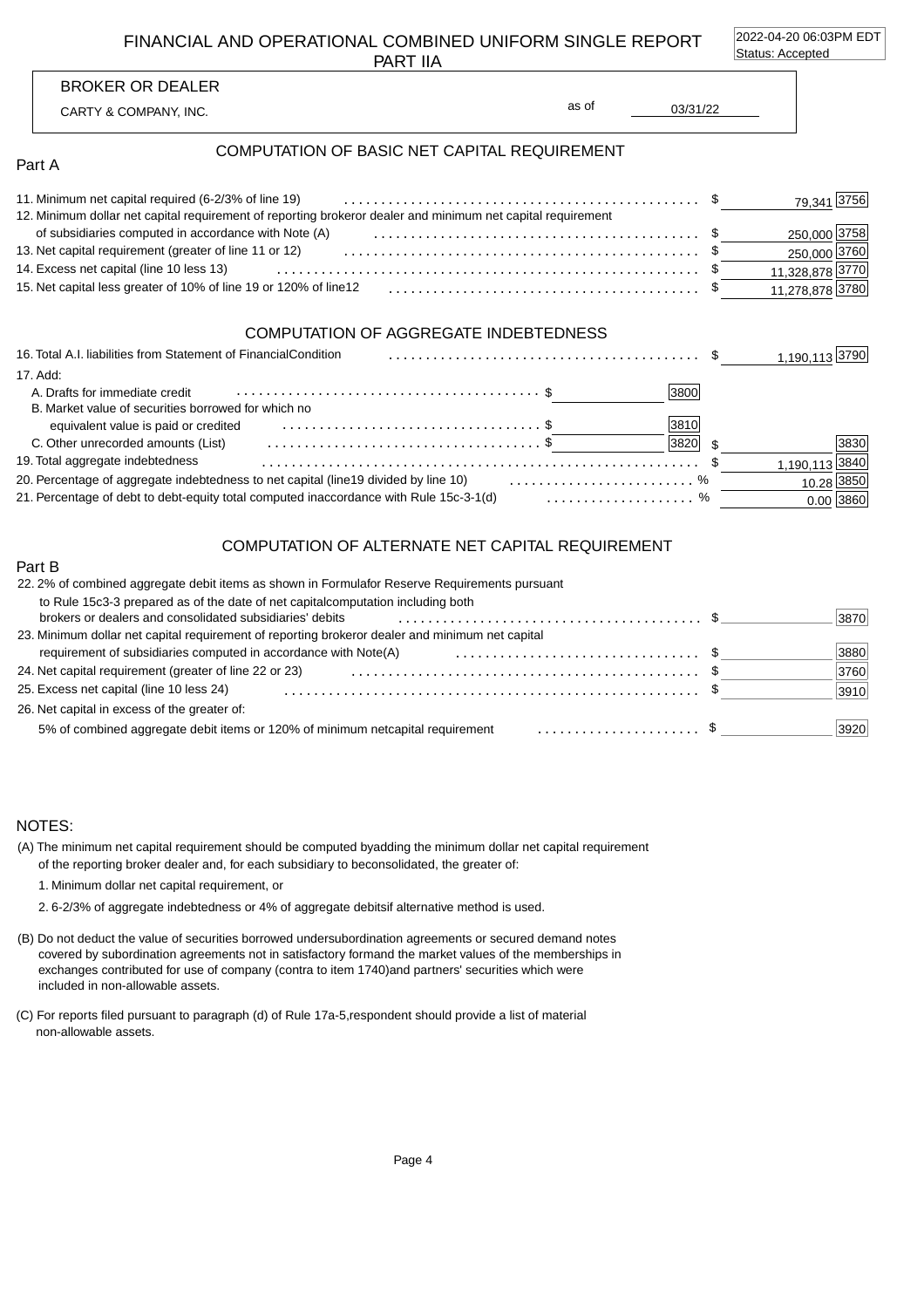FINANCIAL AND OPERATIONAL COMBINED UNIFORM SINGLE REPORT<sup>2022-04-20 06:03PM EDT</sup> PART IIA Status: Accepted

| PART IIA                                                                                                                                    |                   |
|---------------------------------------------------------------------------------------------------------------------------------------------|-------------------|
| <b>BROKER OR DEALER</b>                                                                                                                     |                   |
| CARTY & COMPANY, INC.                                                                                                                       |                   |
| For the period (MMDDYY) from 01/01/22<br>3932<br>to<br>03/31/22<br>Number of months included in this statement                              | 3933<br>3931<br>3 |
| STATEMENT OF INCOME (LOSS) or STATEMENT OF COMPREHENSIVE INCOME<br>(as defined in §210.1-02 of Regulation S-X), as applicable               |                   |
|                                                                                                                                             |                   |
| <b>REVENUE</b>                                                                                                                              |                   |
| 1. Commissions:<br>\$                                                                                                                       | 3935              |
| a. Commissions on transactions in exchange listed equity securities executed on an exchange<br>b. Commissions on listed option transactions | 4,162 3938        |
| c. All other securities commissions                                                                                                         | 6,715 3939        |
| d. Total securities commissions                                                                                                             | 10,877 3940       |
| 2. Gains or losses on firm securities trading accounts                                                                                      |                   |
| a. From market making in options on a national securities exchange                                                                          | 3945              |
| b. From all other trading                                                                                                                   | 2,354,321 3949    |
| c. Total gain (loss)                                                                                                                        | 2,354,321 3950    |
| 3. Gains or losses on firm securities investment accounts                                                                                   | 3952              |
| 4. Profits (losses) from underwriting and selling groups                                                                                    | 3955              |
| 5. Revenue from sale of investment company shares                                                                                           | 32,763 3970       |
| 6. Commodities revenue                                                                                                                      | 3990              |
| 7. Fees for account supervision, investment advisory and administrative services                                                            | 3975              |
| 8. Other revenue                                                                                                                            | 35,084 3995       |
| 9. Total revenue                                                                                                                            | 2,433,045 4030    |
|                                                                                                                                             |                   |
| <b>EXPENSES</b>                                                                                                                             |                   |
| 10. Salaries and other employment costs for general partners and voting stockholder officers                                                | 185,0314120       |
| 11. Other employee compensation and benefits                                                                                                | 1,490,501 4115    |
| 12. Commissions paid to other brokers-dealers                                                                                               | 46,917 4140       |
| 13. Interest expense                                                                                                                        | 4075              |
| a. Includes interest on accounts subject to subordination agreements<br>4070<br>.<br>14. Regulatory fees and expenses                       |                   |
| 15. Other expenses                                                                                                                          | 28,177 4195       |
| 16. Total expenses                                                                                                                          | 449,161 4100      |
|                                                                                                                                             | 2,199,787 4200    |
| NET INCOME/COMPREHENSIVE INCOME                                                                                                             |                   |
| 17. Net Income (loss) before Federal income taxes and items below (Item 9 less Item 16)<br>\$                                               | 233,258 4210      |
|                                                                                                                                             |                   |

|                                                                                   | 233.258 4210 |
|-----------------------------------------------------------------------------------|--------------|
| 18. Provision for Federal income taxes (for parent only)                          | 46.500 4220  |
| 19. Equity in earnings (losses) of unconsolidated subsidiaries not included above | 4222         |
| a. After Federal income taxes of<br>4238                                          |              |
| 20. [RESERVED]                                                                    |              |
| a. [RESERVED]                                                                     |              |
| 21. [RESERVED]                                                                    |              |
| 22. Net income (loss) after Federal income taxes                                  | 186.758 4230 |
| 23. Other Comprehensive income (loss)                                             | 4226         |
| a. After Federal income taxes of                                                  |              |
| 24. Comprehensive income (loss)                                                   | 186.7584228  |
|                                                                                   |              |

### MONTHLY INCOME

| 25. Income (current month only) before provision for Federal income taxes |  |  |
|---------------------------------------------------------------------------|--|--|
|---------------------------------------------------------------------------|--|--|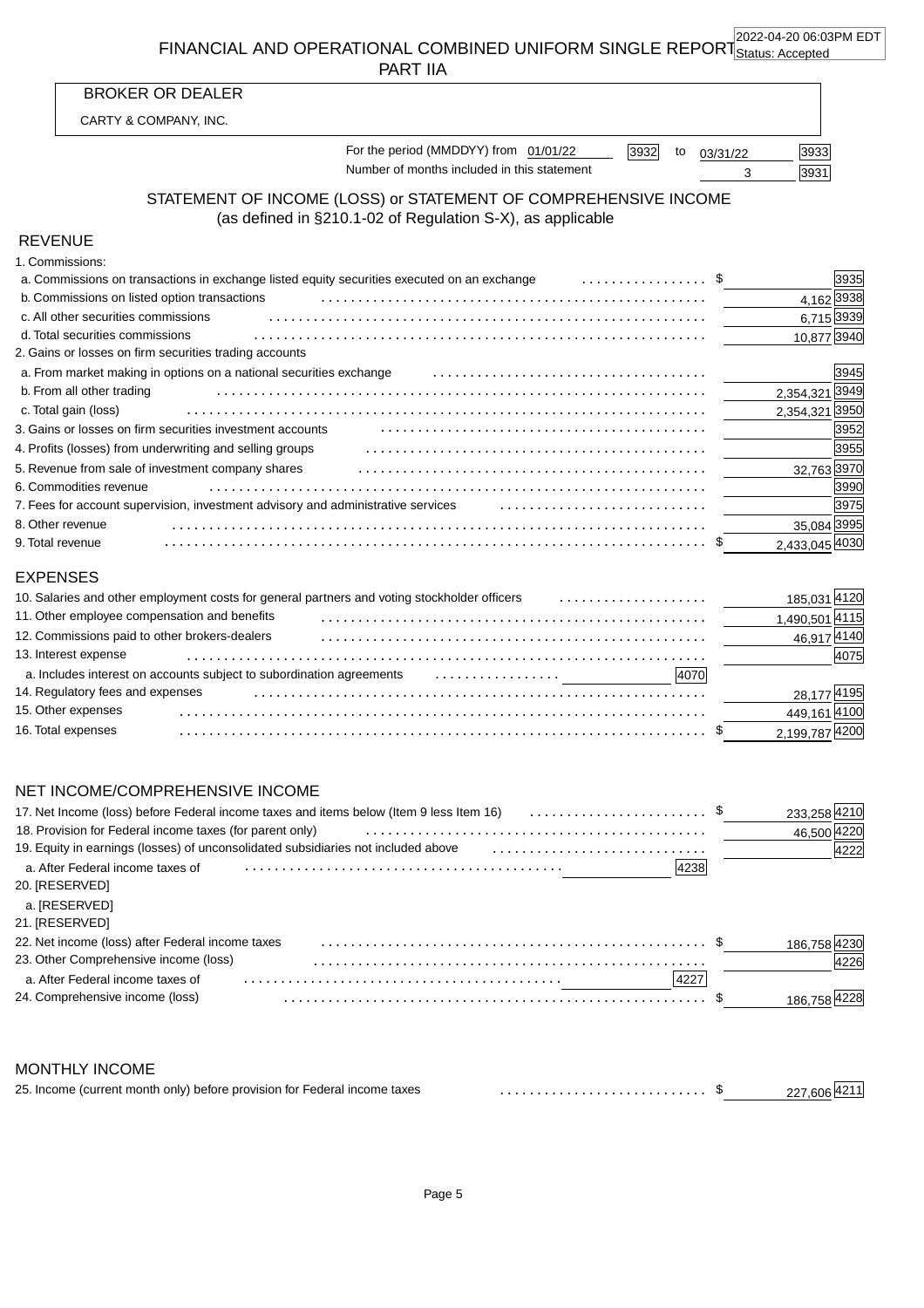2022-04-20 06:03PM EDT Status: Accepted

### FINANCIAL AND OPERATIONAL COMBINED UNIFORM SINGLE REPORT PART IIA

# BROKER OR DEALER

CARTY & COMPANY, INC.

For the period (MMDDYY) from

01/01/22 to 03/31/22

### STATEMENT OF CHANGES IN OWNERSHIP EQUITY (SOLE PROPRIETORSHIP, PARTNERSHIP OR CORPORATION)

| 1. Balance, beginning of period                                                        |      | 12,556,962 4240         |
|----------------------------------------------------------------------------------------|------|-------------------------|
| A. Net income (loss)                                                                   |      | 186.758 <sup>4250</sup> |
| B. Additions (includes non-conforming capital of                                       | 4262 | 4260                    |
| C. Deductions (includes non-conforming capital of entitled resonances of $\frac{1}{2}$ |      | 4270                    |
| 2. Balance, end of period (from item 1800)                                             |      | 12,743,720 4290         |

## STATEMENT OF CHANGES IN LIABILITIES SUBORDINATED TO CLAIMS OF GENERAL CREDITORS

| 3. Balance, beginning of period            |      |
|--------------------------------------------|------|
| A Increases                                |      |
| <b>B.</b> Decreases                        | 4320 |
| 4. Balance, end of period (from item 3520) |      |

OMIT PENNIES